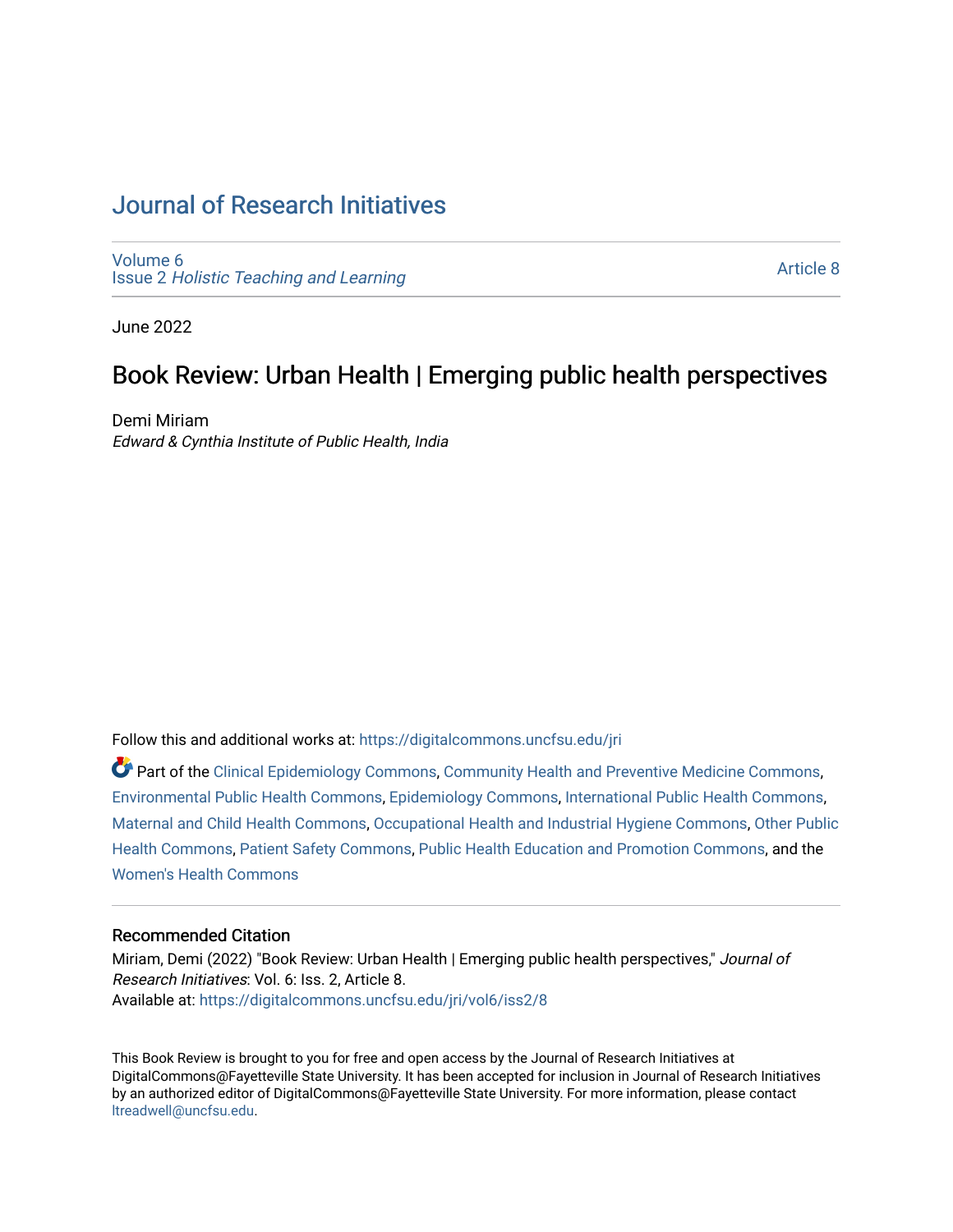# Book Review: Urban Health | Emerging public health perspectives

### Keywords

Urban health, public health, urban, public, cities, urbanization, sustainability, water, conservation, mental health, COVID-19, urban risk reduction, disaster management, urban policy, environment

This book review is available in Journal of Research Initiatives: <https://digitalcommons.uncfsu.edu/jri/vol6/iss2/8>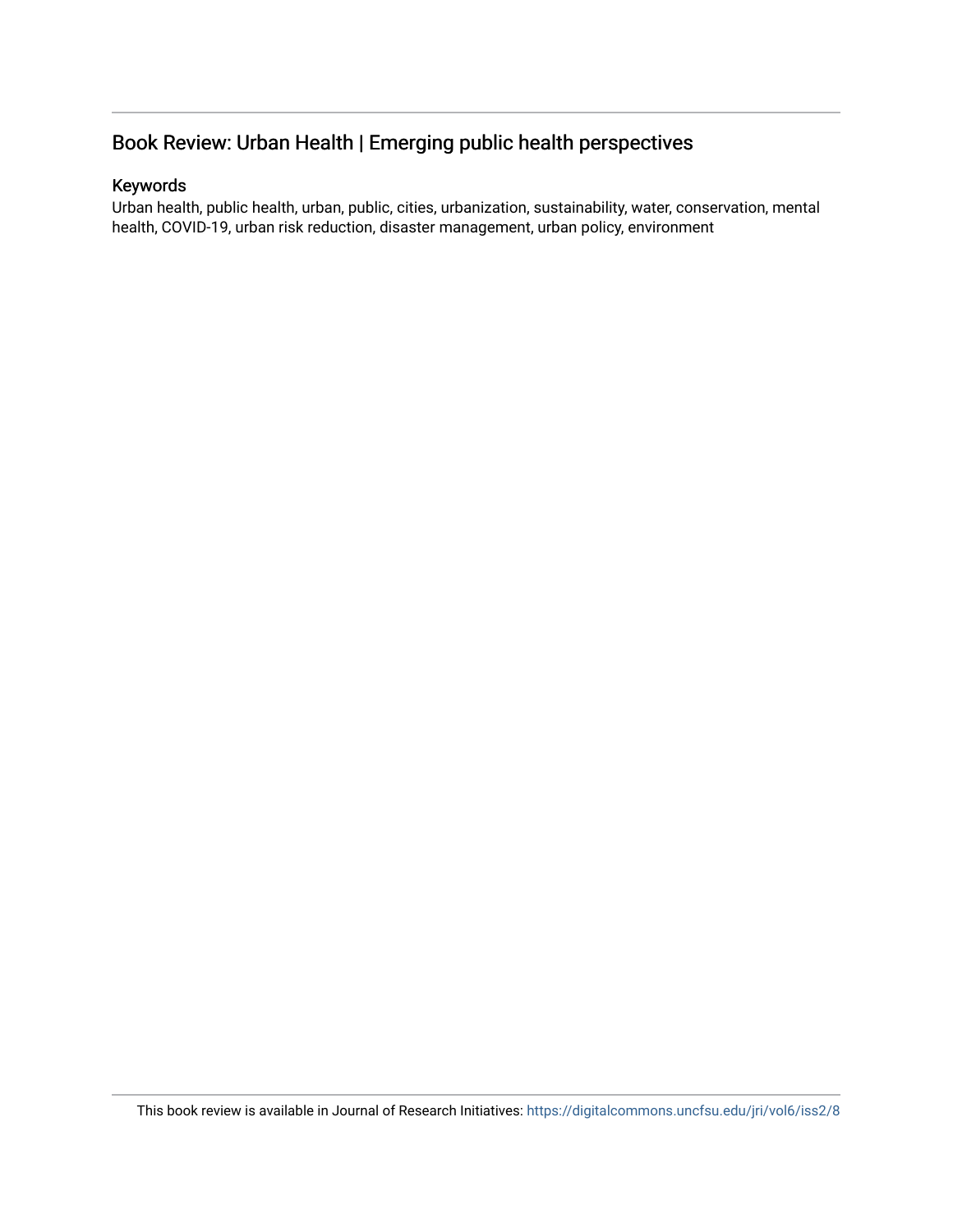

## **BOOK REVIEW: URBAN HEALTH | EMERGING PUBLIC HEALTH PERSPECTIVES**

Dr. Demi Miriam, *Edward & Cynthia Institute of Public Health*

#### **Abstract**

Book Title: Urban Health | Emerging public health perspectives Editors: Fernandes & Grewal, 2021 Publisher: Global South Strategies Publication: 02 September 2021 City: Mangalore, India Total No. of Pages: 341 Price (in INR): 950 (Paperback) ISBN-13: 978-8195336418

#### **Keywords:**

Urban health, public health, urban, public, cities, urbanization, sustainability, water, conservation, mental health, COVID-19, urban risk reduction, disaster management, urban policy, environment

### **Book Review**

This compact yet comprehensive book will be a refreshing and welcome aid to anyone who has had the frustrating experience of attempting to find an account of the various aspects of urban health in typical public health textbooks. Although there has been a proliferation of books on urban health, most of them do not capture data from both developed and developing countries.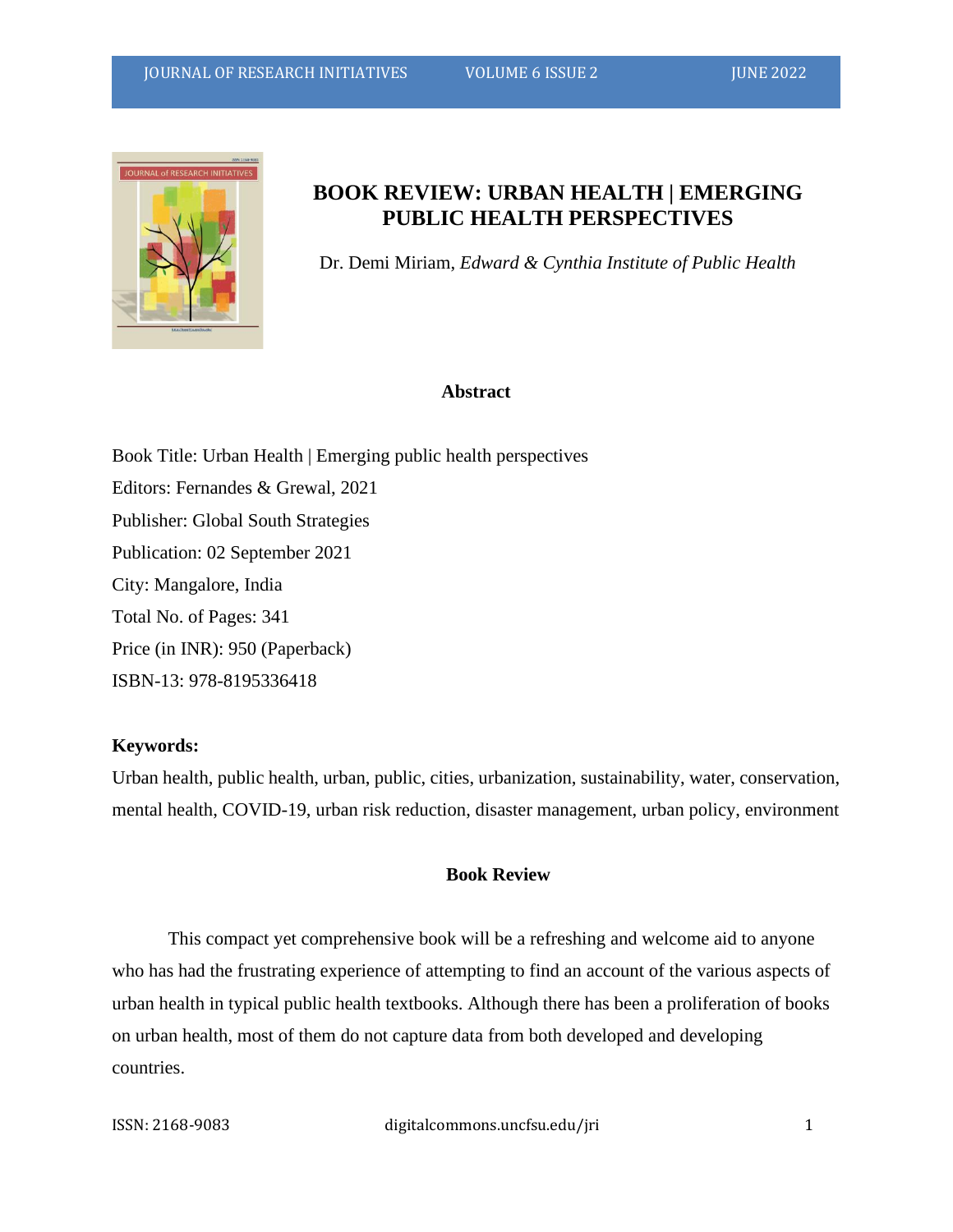The aim of this book is to make urban health relevant in the global public health space. It covers the transitional stages of urbanization of different nations with their progress in health. The book also deals with the many aspects of the urban population which are of relevance to policy makers and decision makers. This should be of value to most public health researchers and practitioners.

The book is divided into three sections loosely arranged to include context, region, and opinion. Current trends and perspectives are outlined and recommendations for improving the many aspects of public health, particularly in the changing fields of urban cities and environment, are well handled. The book covers numerous areas of health including mental health. Even though hospitals are an important, but not the only part of urbanization, the demands of changing health needs in an urban society often fall on public health policy makers and government stakeholders. This book is a ready source of advice for health practitioners and policy makers.

The inclusion of recommendations from global authors working in the field of public health are particularly helpful and practical and are a good example of how this book fills the gap between a standard textbook and the usual articles found online. To provide a specific example, the chapter on pharmaceuticals, and the chapter on drug abuse, aim to bridge the gap between the theoretical basis concerning prevalence of usage and recommendations to fight overuse.

There are a variety of writing styles and topics, as is typical in a multi-authored book of this genre, yet they all work well together. It will, however, require regular updating in future editions due to the rapid speed of progress in the public health field and the dynamic nature of urban policies that go through constant change.

As such the editors Edmond Fernandes and Indu Grewal have put forth a commendable job by bringing together a multi-research perspective from across parts of the world in furthering the scholarship of urban health and strongly contributing to the scientific community in urban policies that will define and shape cities of tomorrow.